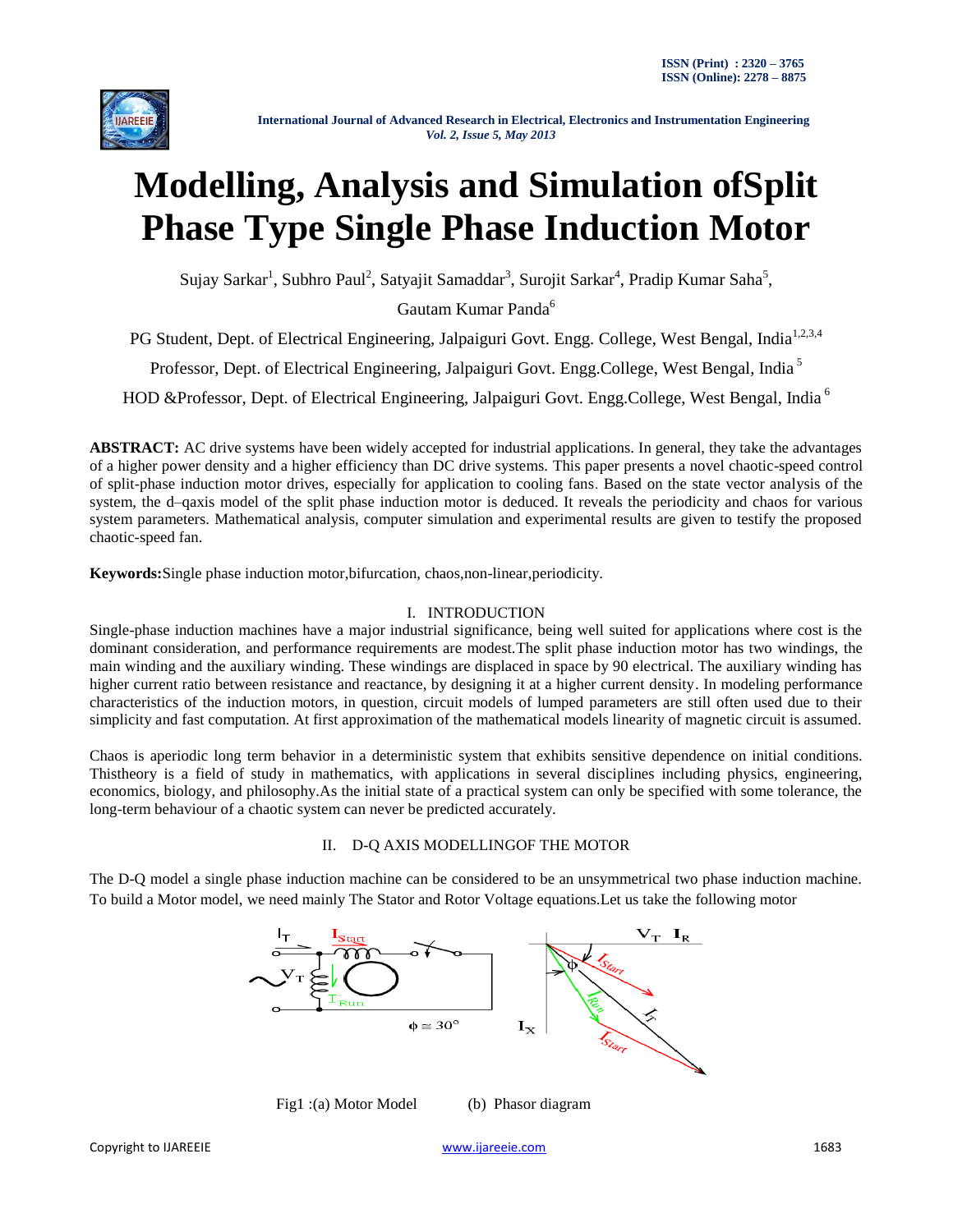

Here we see that their exist some complexity of the voltage equations due to the time varying mutual inductances between stator and rotor circuits(circuits in relative motion).To eliminate the time varying variables we need a transformation tool. The general Transformation refers the motor variables to a reference frame that rotates at an arbitrary angular velocity.

Commonly Used Reference Frame :

| Reference Frame speed           | Interpretation                                                                         |  |  |
|---------------------------------|----------------------------------------------------------------------------------------|--|--|
| $\omega$ (unspecified)          | Stationary circuit variables referred to the arbitrary<br>reference frame              |  |  |
| $\Omega$                        | Stationary circuit variables referred to the stationary<br>reference frame             |  |  |
| $\omega_{r}$                    | Stationary circuit variables referred to a reference<br>frame fixed in the rotor       |  |  |
| $\omega_{\scriptscriptstyle e}$ | Stationary circuit variables referred to the<br>synchronously rotating reference frame |  |  |

The voltage equation can be written as

$$
v_{qs} = r_m \dot{i}_{qs} + \frac{p}{\omega_b} \lambda_{qs}
$$
  

$$
v_{ds} = r_a \dot{i}_{ds} + \frac{p}{\omega_b} \lambda_{ds}
$$
  

$$
0 = r'_{r} i'_{qr} + \frac{p}{\omega_b} \lambda'_{qr} - \frac{1}{k} \frac{\omega_r}{\omega_b} \lambda'_{qr}
$$
  

$$
0 = k^2 r'_{r} i'_{dr} + \frac{p}{\omega_b} \lambda'_{dr} + k \frac{\omega_r}{\omega_b} \lambda'_{dr}
$$

The Flux equations

$$
\lambda_{qs} = x_{lm}\dot{i}_{qs} + x_m(\dot{i}_{qs} + \dot{i'}_{qr})
$$
  

$$
\lambda_{ds} = x_{la}\dot{i}_{ds} + k^2 x_m(\dot{i}_{ds} + \dot{i'}_{dr})
$$
  

$$
\lambda'_{qr} = x'_{sr}\dot{i'}_{qs} + x_m(\dot{i}_{qs} + \dot{i'}_{qr})
$$
  

$$
\lambda'_{dr} = k^2 x'_{sr}\dot{i'}_{dr} + k^2 x_m(\dot{i}_{ds} + \dot{i'}_{dr})
$$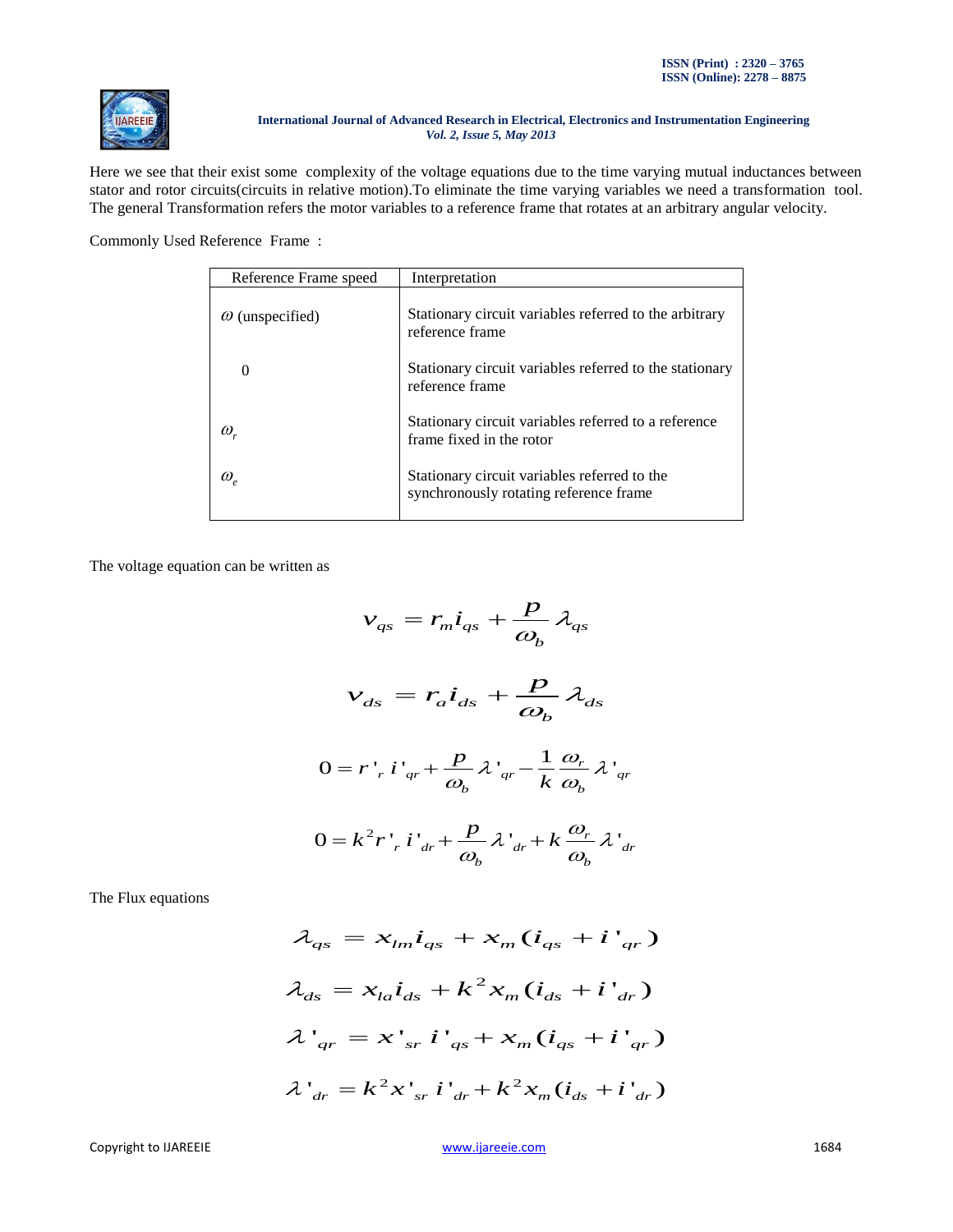

Where  $K = D$  axis to Q axis turns ratio and  $K = 1$  also.

Here we used Stationary Reference frame.

$$
V_{qs}^s = V_{ds}^s = V_s
$$

The Torque equation is given by

$$
T_e = \frac{p}{2} \frac{X_{mq}}{\omega_b} \left( i_s^s i_s^s - i_{ds}^s i_{qr}^s \right)
$$

$$
T_e = T_L + J \frac{d\omega_r}{dt} + B_m \omega_r
$$

$$
T_e = T_L + J \frac{d\omega_r}{dt} + B_m \omega_r
$$
  

$$
\begin{bmatrix} R_{qs} + \frac{p}{\omega_b} X_{qs} & 0 & \frac{p}{\omega_b} X_{mq} & 0 \\ 0 & R_{ds} + \frac{p}{\omega_b} X_{ds} & 0 & \frac{p}{\omega_b} X_{md} \\ \frac{p}{\omega_b} X_{mq} & -\frac{\omega_r}{\omega_b} X_{md} & R_{qr} \frac{p}{\omega_b} X_{qr} & -\frac{\omega_r}{\omega_b} X_{dr} \\ \frac{\omega_r}{\omega_b} X_{mq} & \frac{p}{\omega_b} X_{md} & \frac{\omega_r}{\omega_b} X_{qr} & R_{dr} + \frac{p}{\omega_b} X_{dr} \end{bmatrix} \cdot \begin{bmatrix} i_{qs}^s & i_{qs}^s & i_{qs}^s \\ -i_{qs}^s & i_{qs}^s & i_{qs}^s \end{bmatrix}^T
$$

where,

 $R_{dr}$  = Direct axis rotor resistance,

 $R<sub>qr</sub> = Q-axis$  rotor resistance,

 $L_{lds}$ = Direct axis stator leakage inductance,

 $L_{\text{Iqs}}$ = Q-axis stator leakage inductance,

 $L_{\text{md}}$  =Direct axis mutual inductance,

 $L_{\text{ldr}}$  = Direct axis rotor leakage inductance,

 $X_{md}$  = Direct axis magnetizing reactance,

- $L_{\text{Iqr}} = Q$ -axis rotor leakage inductance,
- $L_{mq} = Q$ -axis mutual inductance,

 $\omega_r$  = Rotor angular speed and

ω= Speed of the reference frame,

 $X_{mq} = Q$ -axis magnetizing reactance.

 $Rqs = Q$ -axis stator resistance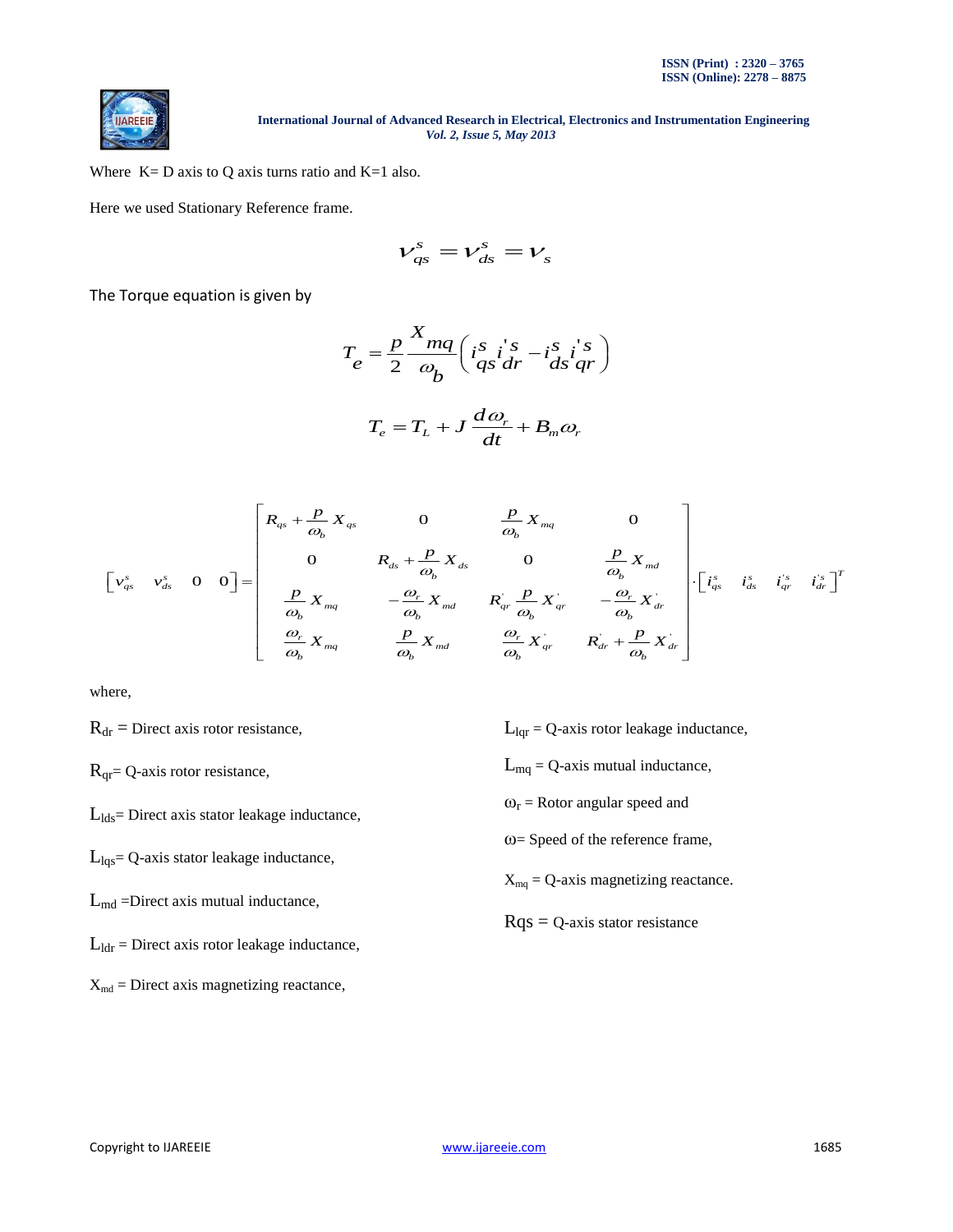

#### III. MATLAB/SIMULINK MODELLING





Figure 2: *Equivalent D-axis model of the induction motor* Figure 3: *Equivalent Q-axis model of the induction motor*

#### III. MATLAB/SIMULINK MODELLING

The Two (main and auxiliary) stator windings are displaced 90 degree in space.The modelling of the single phase induction motor projects the non-linear model of the system.The variation of system settling points with the variation of system parameters is defined as bifurcation of the system. Here we vary the operating voltage keeping other variables constant. It can be observed that the chaotic speed waveforms gives the well-known chaotic properties, namely random-like but bounded oscillations. Physically, these chaotic motions reveal the unbalanced status of the interaction between the magnetic fields by the main winding and the auxiliary winding.Also, these waveforms are a-periodic and very sensitive to the initial condition.



Figure 4: Dynamic model of a split phase induction motor.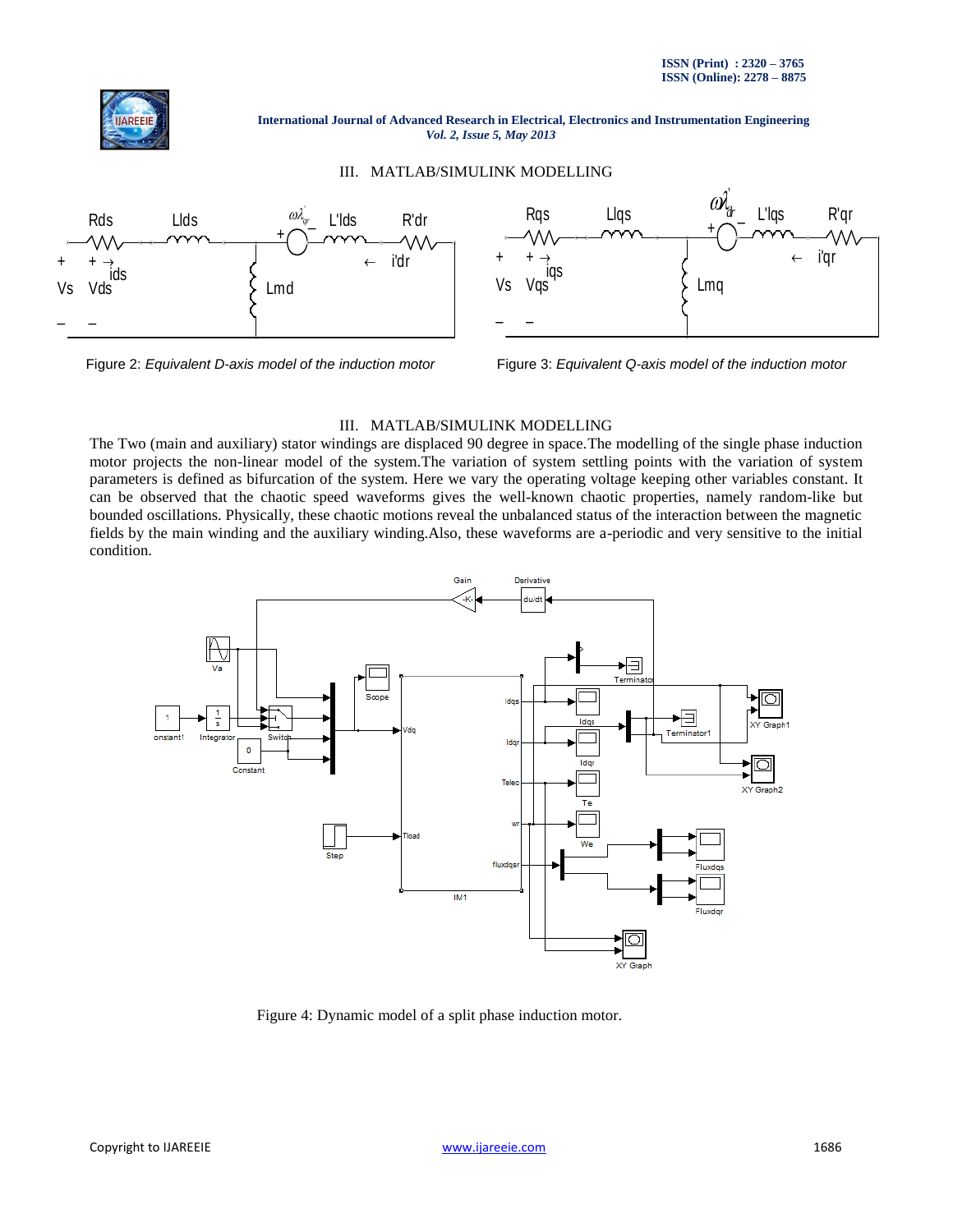



Figure 5: Sub-systems modellingfor the induction motor

| Parameters       | Value        | Parameters       | Value             |
|------------------|--------------|------------------|-------------------|
| Pair Of Poles    | $\mathbf{1}$ | $L_{\text{Iqr}}$ | 0.3105 H          |
| $R_{dr}$         | $20 \Omega$  | $L_{mq}$         | 0.3528 H          |
| $R_{qr}$         | $20 \Omega$  | J                | 2.310e-4Kg- $m^2$ |
| $L_{lds}$        | 0.111H       | $B_m$            | 1.470e-4 N.m.s    |
| $L_{\text{lag}}$ | 0.4111H      | $L_{\text{md}}$  | $0.2448$ H        |
| $R_{qs}$         | $4.5\Omega$  | $R_{sd}$         | $9.5 \Omega$      |
| $L_{\text{Idr}}$ | $0.2767$ H   | Frequency (f)    | 40Hz              |

# IV. MOTOR PARAMETERS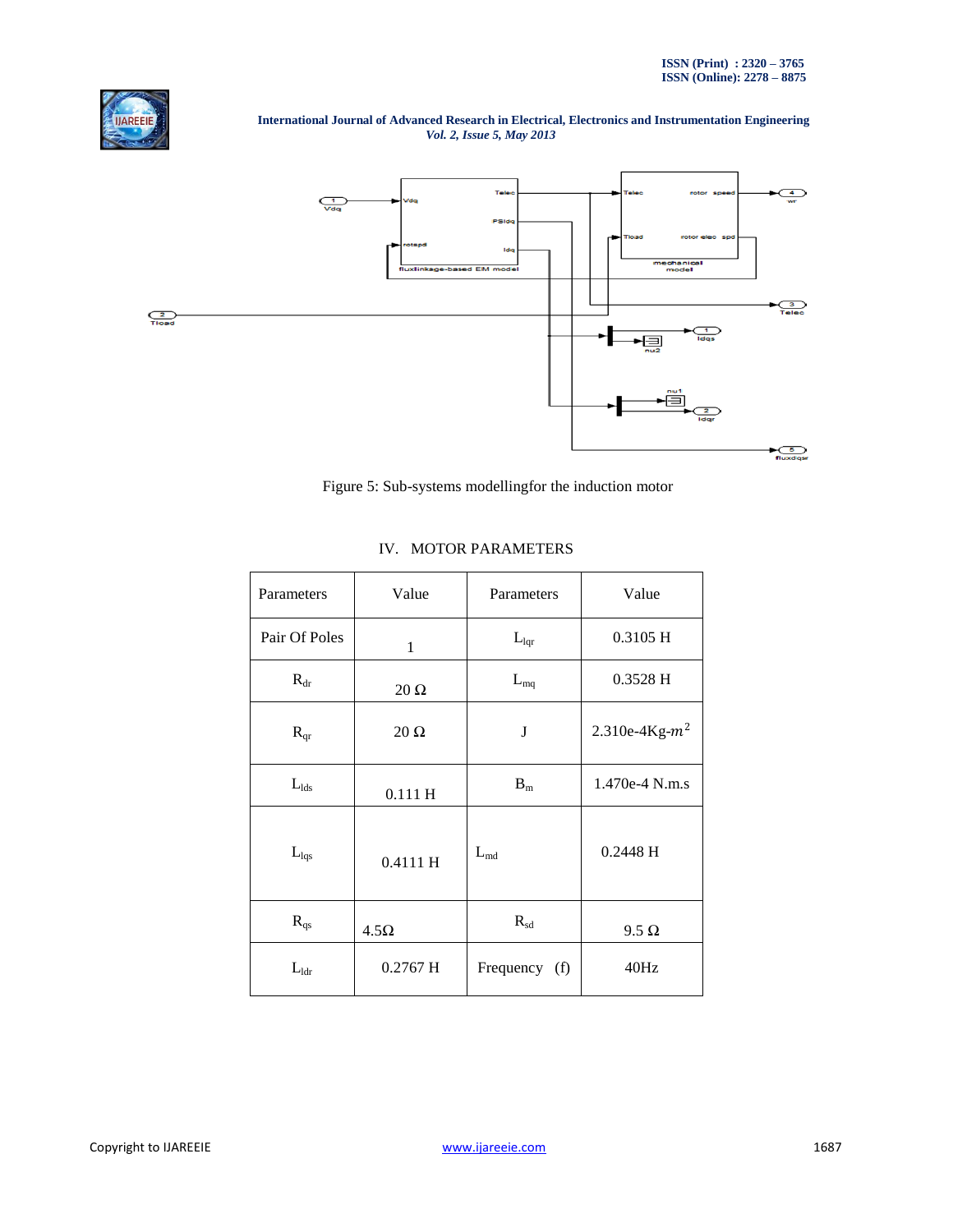

## V. RESULTS AND SIMULATIONS

Case 1:When voltage = 160V periodicity has been observed in speed waveform. i.e. period 1 has been achieved .



Fig 6: ids Vs Speed Fig 7: Speed waveform

Case 2:- As the motor operating voltage changes to 180 volt the phenomenon changes and the speed waveform periodicity has been changed from one to two(period 5).



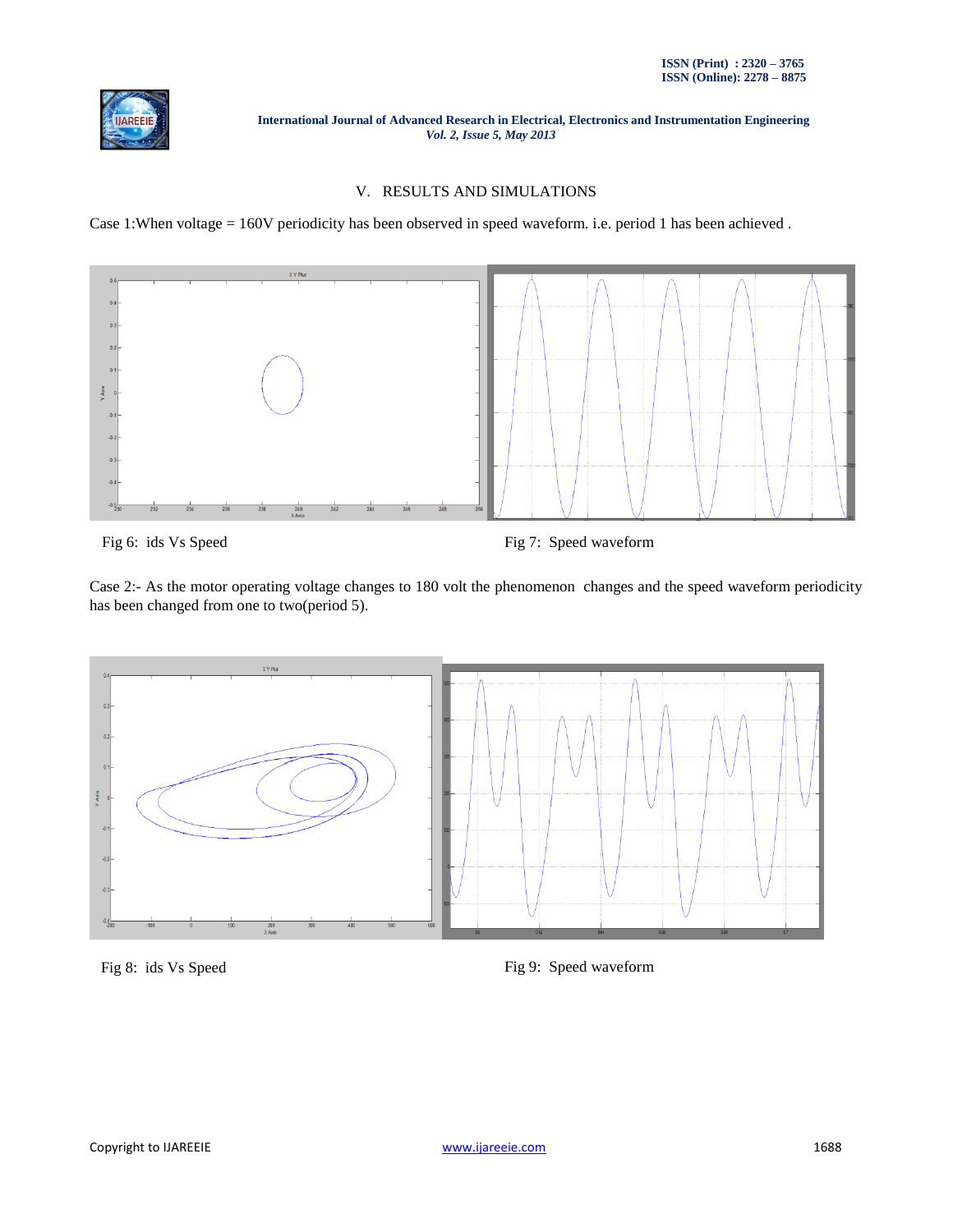





Fig 10: ids Vs Speed Fig 11: Speed waveform

# VI. CONCLUSION

The non-linear phenomenon in split-phase induction motors are observed as the voltage(V) is varied.This paper firstly proposed a novel chaotic-speed split phase type SPIM drive for application to cooling fans. Figures have shown above represents the speed waveforms and the corresponding phase-portraits, at various periodic-speed operations, i.e. the period-1, period-5 and chaotic operations. As the voltage increases the angular speed becomes chaotic. We found lots of application of chaotic speed of induction motor such as cooling system, mixture grander, air compressor etc.These waveforms are consistent with the well-known phenomenon of inevitable torque pulsation. It should be noted that once the operating condition are known, the motor parameter whose variation bringing chaos may be more than one possible.The proposed chaotic motion can be adopted to improve heat transfer and hence the cooling effect for homogeneity.

#### **REFERENCES**

(1) J.H. Chen, K.T. Chau and C.C. Chan, "Analysis of chaos in current mode controlled dc drive systems," IEEE Transactions on Industrial Electronics, vol. 47, pp. 67-76, 2000.

(2) Dynamic simulation of electric machinery using MATLAB/SIMULINK by Chee-Mun Ong. Prentice Hall PTR 1998, ISBN 0-13-723785-5

(3) K.T. Chau and J.H. Chen, "Modeling, analysis and experimentation of chaos in a switched reluctance drive system," IEEE Transactions on Circuits and Systems - I, vol. 50, pp. 712-716, 2003.

(4) Y. Gao and K.T. Chau, "Design of permanent magnets to avoid chaos in PM synchronous machines," IEEE Transactions on Magnetics, vol. 39, no. 5, pp. 2995-2998, 2003.

(5) Gao, Y; Chau, KT; Ye, S "A novel chaotic-speed single-phase induction motor drive for cooling fans", The 40th I A S Annual Meeting Industry Applications Conference Record, Hong Kong, China, 2-6 October 2005, v. 2, pp. 1337-1341.

#### **BIOGRAPHY**



**Sujay Sarkar**receives his B.Tech degree in Electrical Engineering from Dumkal Institute of Engineering & Technology under West Bengal University of Technology (WBUT) and PursuingM.Tech ( Electrical) in Power Electronics & Drives from Jalpaiguri Govt. Engineering College, Jalpaiguri .